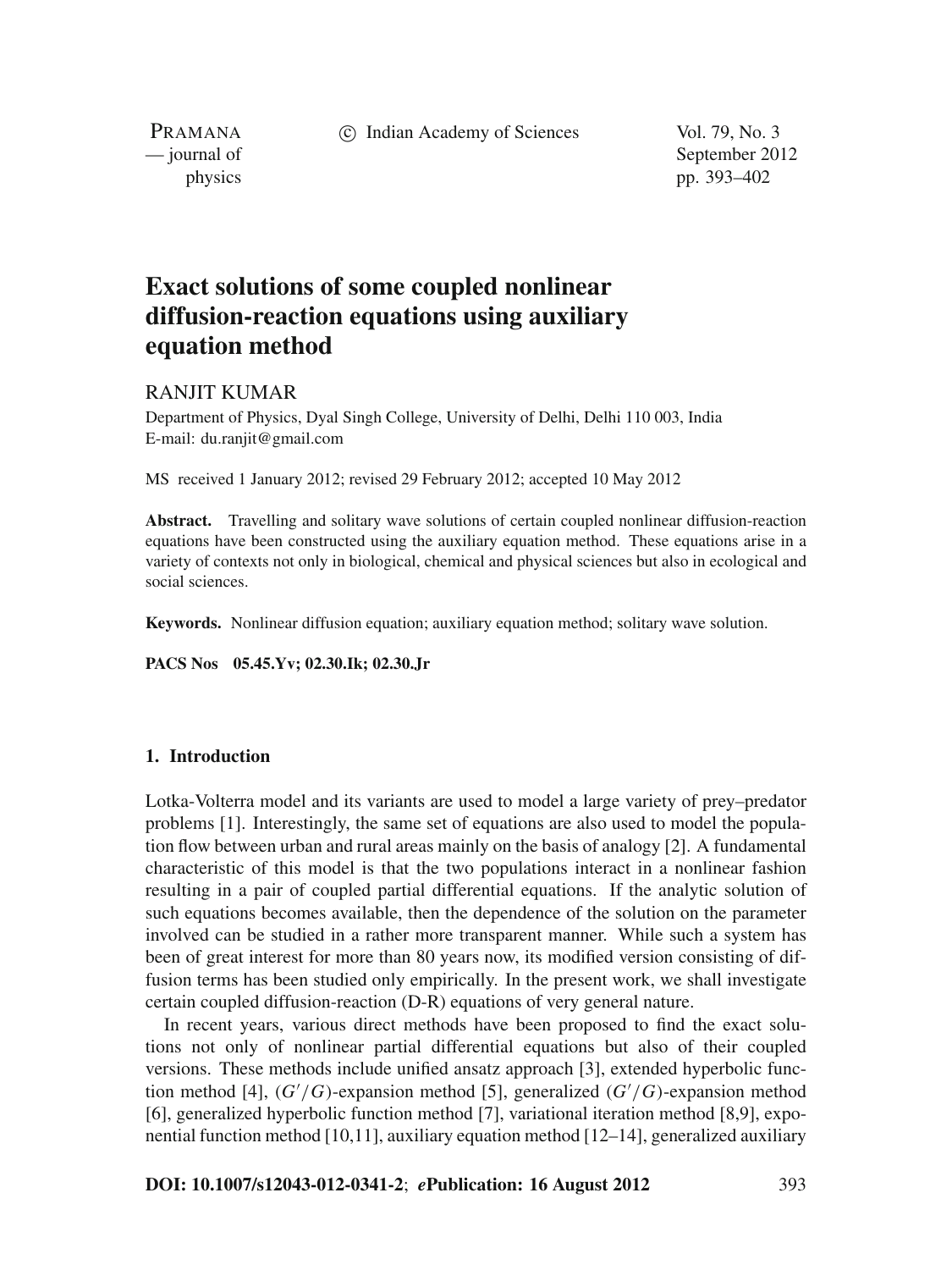equation method [15,16], and so on. Here, we plan to employ the auxiliary equation method to obtain an exact solution of the following coupled D-R equations [17]:

$$
u_t - c_1 u_x = D_1 u_{xx} + \alpha u - \beta u^2 - \gamma u v, \n v_t - c_2 v_x = D_2 v_{xx} - \mu v + \chi u v
$$
\n(1)

and

$$
u_t - c_1 u_x = D_1 u v_{xx} + l_1 u^2 v,
$$
  
\n
$$
v_t - c_2 v_x = l_2 u v^2 - D_2 v u_{xx}.
$$
\n(2)

These pair of equations describe the cases when both the predator and the prey disperse by diffusion. In particular, eqs (2) arise when the diffusion coefficient becomes densitydependent, and the same is indicated by the presence of  $D_1u$  and  $D_2v$  coefficients in the diffusion terms. In the above equations  $u$  and  $v$  respectively represent the populations of the prey and the predator;  $\alpha$ ,  $\beta$ ,  $\gamma$ ,  $\mu$ ,  $\chi$ ,  $l_1$  and  $l_2$  are positive constants;  $D_1$  and  $D_2$  are diffusion coefficients and  $c_1$  and  $c_2$  are convective velocities of the prey and the predator. We first transform the pairs of partial differential equations (1) and (2) into the following coupled total differential equations by defining a variable  $\xi = x - wt$ , viz.,

$$
(c1 + w)u' - D1u'' - \alpha u + \beta u2 + \gamma u v = 0,(c2 + w)v' - D2v'' + \mu v - \chi u v = 0
$$
\n(3)

and

$$
(c1 + w)u' - D1uv'' - l1u2v = 0,(c2 + w)v' + D2vu'' - l2v2u = 0,
$$
\n(4)

and then look for solutions of these equations by making the ansatz [12]

$$
u(\xi) = \sum_{i=0}^{M} a_i z^i,
$$
  

$$
v(\xi) = \sum_{i=0}^{N} b_i z^i,
$$
 (5)

where  $a_i$  and  $b_i$  are real constants to be determined, M and N are positive integers which can be determined by balancing the highest order derivative term with the highest order nonlinear term in these equations and  $z(\xi)$  satisfies the following auxiliary equation:

$$
\left(\frac{dz}{d\xi}\right)^2 = Az^4(\xi) + Bz^3(\xi) + Cz^2(\xi) + D,\tag{6}
$$

where *A*, *B*, *C* and *D* are real arbitrary constants to be determined later.

#### **2. Exact solution of eqs (1)**

Note that for eq. (1), the balancing procedure immediately leads to  $M = N = 2$ . This suggests the choice of  $u(\xi)$  and  $v(\xi)$  in eq. (5) as

$$
u(\xi) = a_0 + a_1 z(\xi) + a_2 z^2(\xi),
$$
  
\n
$$
v(\xi) = b_0 + b_1 z(\xi) + b_2 z^2(\xi),
$$
\n(7)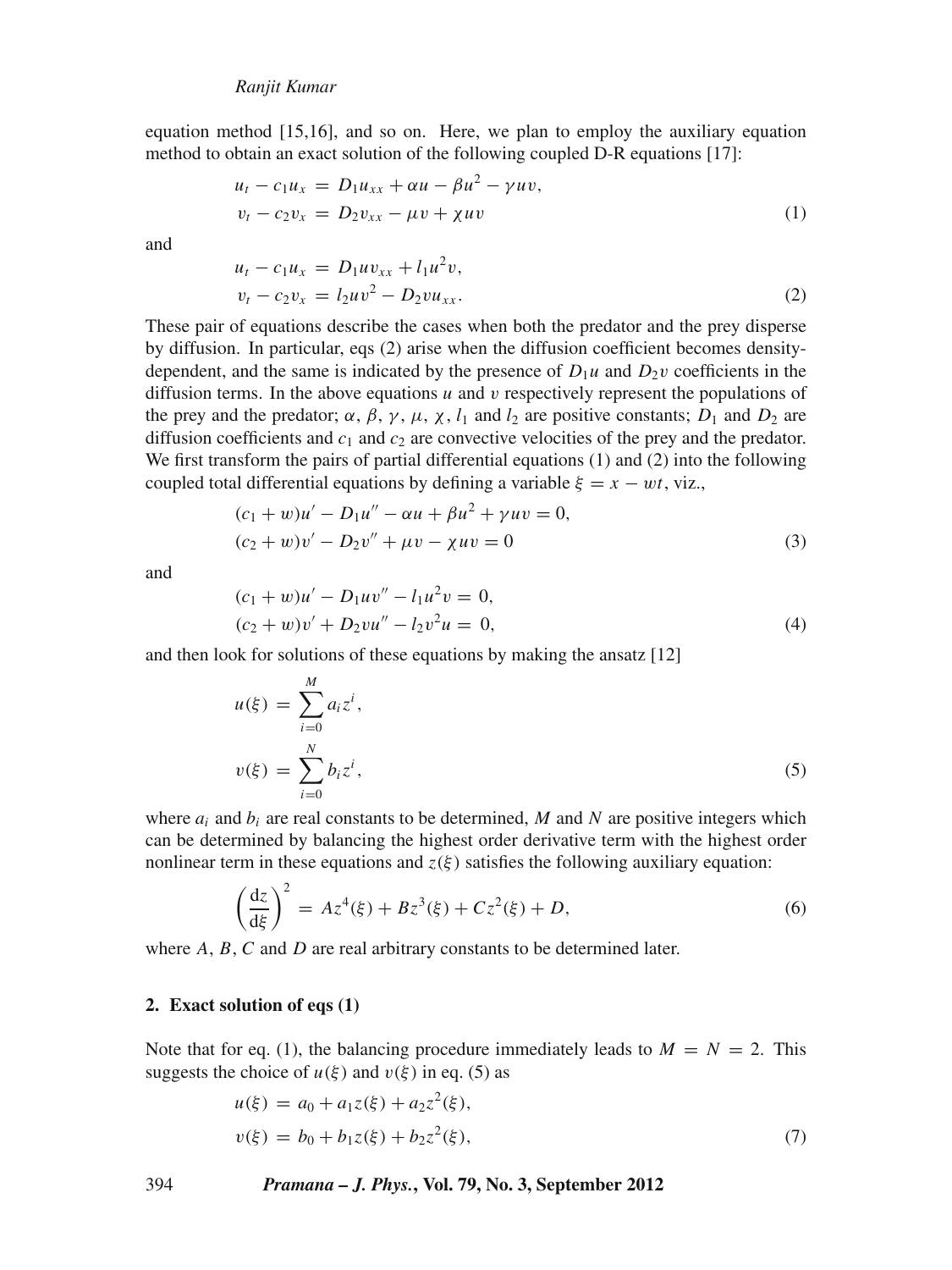where the constants  $a_0$ ,  $a_1$ ,  $a_2$ ,  $b_0$ ,  $b_1$  and  $b_2$  are yet to be determined. Substituting (7) along with (6) in eq. (3) and then setting the coefficients of  $z^{j}(\xi)$  ( $j = 0, 1, ..., 4$ ),  $z'(\xi)$ and  $z(\xi)z'(\xi)$  to zero in the resultant expression, one obtains a set of algebraic equations involving  $a_0, a_1, a_2, b_0, b_1, b_2, w, A, B, C$  and *D* as

$$
(w + c_1) a_1 = 0,
$$
  
\n
$$
2 (w + c_1) a_2 = 0,
$$
  
\n
$$
2DD_1a_2 + \alpha a_0 - \beta a_0^2 - \gamma a_0b_0 = 0,
$$
  
\n
$$
D_1a_1C + \alpha a_1 - 2\beta a_0a_1 - \gamma a_0b_1 - \gamma a_1b_0 = 0,
$$
  
\n
$$
\frac{3}{2}BD_1a_1 + 4CD_1a_2 + \alpha a_2 - \beta a_1^2 - 2\beta a_0a_2 - \gamma a_0b_2 - \gamma a_1b_1 - \gamma a_2b_0 = 0,
$$
  
\n
$$
2AD_1a_1 + 5BD_1a_2 - 2\beta a_1a_2 - \gamma a_1b_2 - \gamma a_2b_1 = 0,
$$
  
\n
$$
6AD_1a_2 - \beta a_2^2 - \gamma a_2b_2 = 0,
$$

and

$$
(w + c_2) b_1 = 0,
$$
  
\n
$$
2 (w + c_2) b_2 = 0,
$$
  
\n
$$
2Db_2D_2 + \chi a_0b_0 - \mu b_0 = 0,
$$
  
\n
$$
D_2b_1C + \chi a_0b_1 + \chi a_1b_0 - \mu b_1 = 0,
$$
  
\n
$$
\frac{3}{2}BD_2b_1 + 4CD_2b_2 + \chi a_0b_2 + \chi a_1b_1 + \chi a_2b_0 - \mu b_2 = 0,
$$
  
\n
$$
2AD_2b_1 + 5BD_2b_2 + \chi a_1b_2 + \chi a_2b_1 = 0,
$$
  
\n
$$
6AD_2b_2 + \chi a_2b_2 = 0.
$$
  
\n(8)

We solve the above set of algebraic equations for  $B = b_2 = 0$  and one obtains

$$
a_0 = \frac{\mu}{\chi}, \quad a_1 = \pm \sqrt{\frac{6aD_2}{5\chi\beta} \left(\frac{\beta\mu}{\chi} + \frac{4ADD_1D_2}{\mu} - \alpha\right)},
$$
  
\n
$$
a_2 = \frac{6aD_1}{\beta}, \quad b_0 = \frac{1}{\gamma} \left(\alpha - \frac{\beta\mu}{\chi} + \frac{12ADD_1^2\chi}{\beta\mu}\right), \quad D_2\beta = -3D_1\chi,
$$
  
\n
$$
b_1 = \mp \sqrt{\frac{10\beta AD_2}{3\gamma^2\chi} \left(\frac{\beta\mu}{\chi} + \frac{4ADD_1D_2}{\mu} - \alpha\right)},
$$
  
\n
$$
C = \frac{2\mu^2 - 4ADD_2^2}{D_2\mu}, \quad D = \mu \left(\frac{\alpha}{24AD_1D_2} + \frac{13\mu}{24AD_2^2}\right),
$$
  
\n
$$
w = -c_1 = -c_2,
$$
  
\n(9)

*Pramana – J. Phys.***, Vol. 79, No. 3, September 2012** 395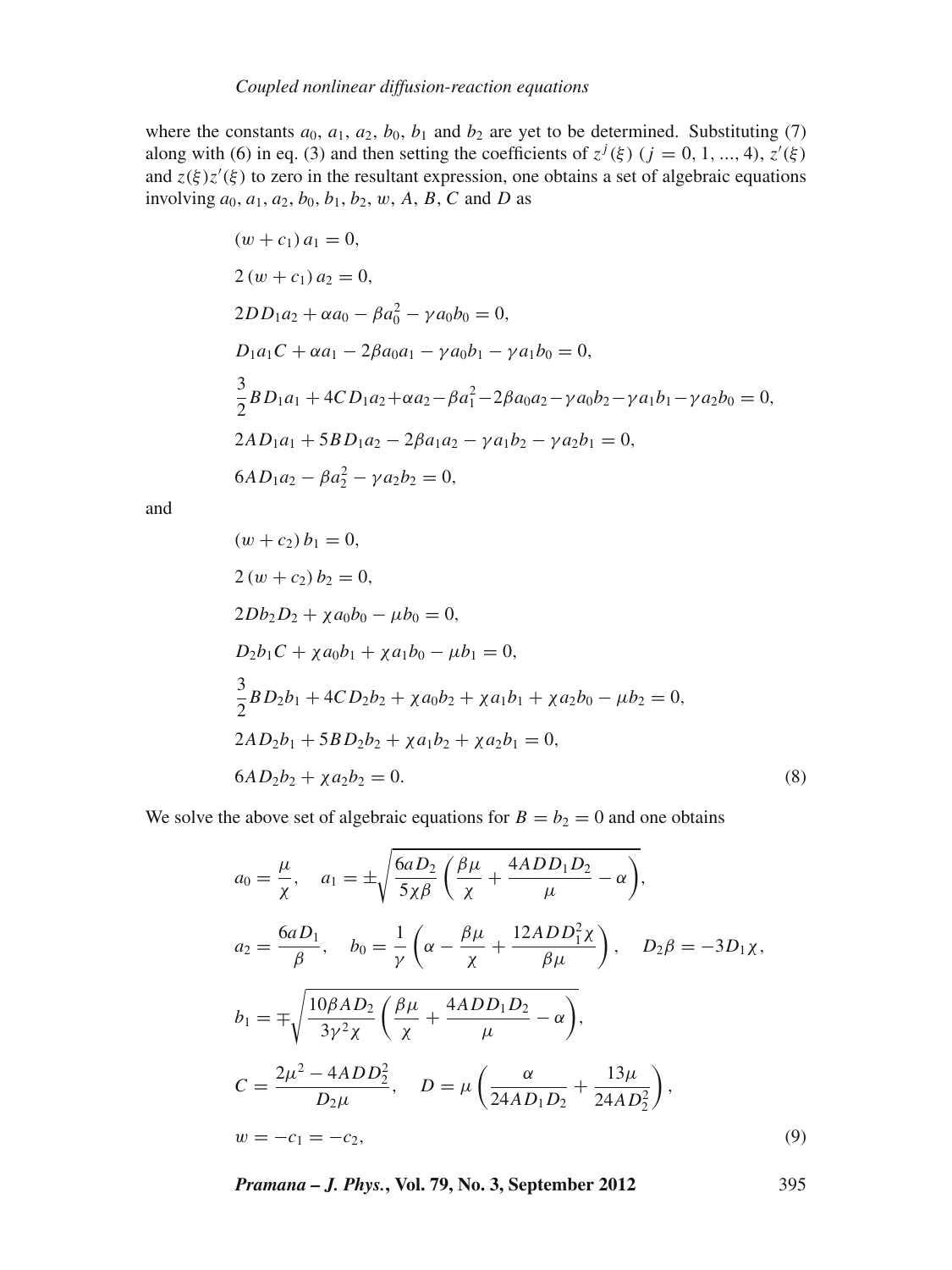along with a constraining relation  $D_2\alpha = 29\mu D_1$ . In view of this constraining relation, the above values of  $a_0$ ,  $b_0$ ,  $a_1$ ,  $b_1$  and *C* now take the forms

$$
a_0 = -\frac{3\alpha}{29\beta}, \quad b_0 = \frac{25\alpha}{29\gamma}, \quad a_1 = \pm \sqrt{\frac{90A\alpha^2 D_2}{841\mu\beta^2}},
$$

$$
b_1 = \mp \sqrt{\frac{250A\alpha^2 D_2}{841\mu\gamma^2}},
$$

$$
C = -\frac{20\alpha}{87D_1}.
$$

In what follows we discuss some special cases for certain choices of the unknowns *A*, *C* and *D* in eq. (6).

*Case* 1a: Let us take  $A = m^2$ ,  $C = -(1 + m^2)$  and  $D = 1$ , where  $0 < m^2 < 1$ , in eq. (6). Then the solution of (6) turns out to be [18]  $z(\xi) = \text{sn}(\xi)$ , which, from (7), leads to the solution of (3) as

$$
u(\xi) = \frac{D_1}{\beta} \left( -\frac{9(1+m^2)}{20} \pm \sqrt{\frac{27m^2(1+m^2)}{2}} \operatorname{sn}(\xi) + 6m^2 \operatorname{sn}^2(\xi) \right),
$$
  

$$
v(\xi) = \frac{D_1}{\gamma} \left( \frac{75(1+m^2)}{20} \mp \sqrt{\frac{75m^2(1+m^2)}{2}} \operatorname{sn}(\xi) \right),
$$
 (10)

which is a periodic wave solution of eq. (3). In the limit when  $m \to 1$ , sn( $\xi$ )  $\to \tanh(\xi)$ , the solitary wave solutions of eq. (3) become

$$
u(\xi) = \frac{D_1}{\beta} \left( -\frac{9}{10} \pm \sqrt{27} \tanh(\xi) + 6 \tanh^2(\xi) \right)
$$

and

$$
v(\xi) = \frac{D_1}{\gamma} \left( \frac{75}{10} \mp \sqrt{75} \tanh(\xi) \right).
$$

*Case* 1b: If  $A = -m^2$ ,  $C = 2m^2 - 1$  and  $D = 1 - m^2$ , then the solution of (6) becomes [18],  $z(\xi) = cn(\xi)$ . Thus, from (7), we have

$$
u(\xi) = \frac{D_1}{\beta} \left( \frac{9(2m^2 - 1)}{20} \pm \sqrt{\frac{27m^2(2m^2 - 1)}{2}} \text{cn}(\xi) - 6m^2 \text{cn}^2(\xi) \right),
$$
  

$$
v(\xi) = \frac{D_1}{\gamma} \left( -\frac{75(2m^2 - 1)}{20} \mp \sqrt{\frac{75m^2(2m^2 - 1)}{2}} \text{cn}(\xi) \right).
$$
 (11)

When  $m \to 1$ , leading to cn( $\xi$ )  $\to$  sech( $\xi$ ), the solitary wave solutions of eq. (3) become

$$
u(\xi) = \frac{D_1}{\beta} \left( \frac{9}{20} \pm \sqrt{\frac{27}{2}} \operatorname{sech}(\xi) - 6 \operatorname{sech}^2(\xi) \right)
$$

396 *Pramana – J. Phys.***, Vol. 79, No. 3, September 2012**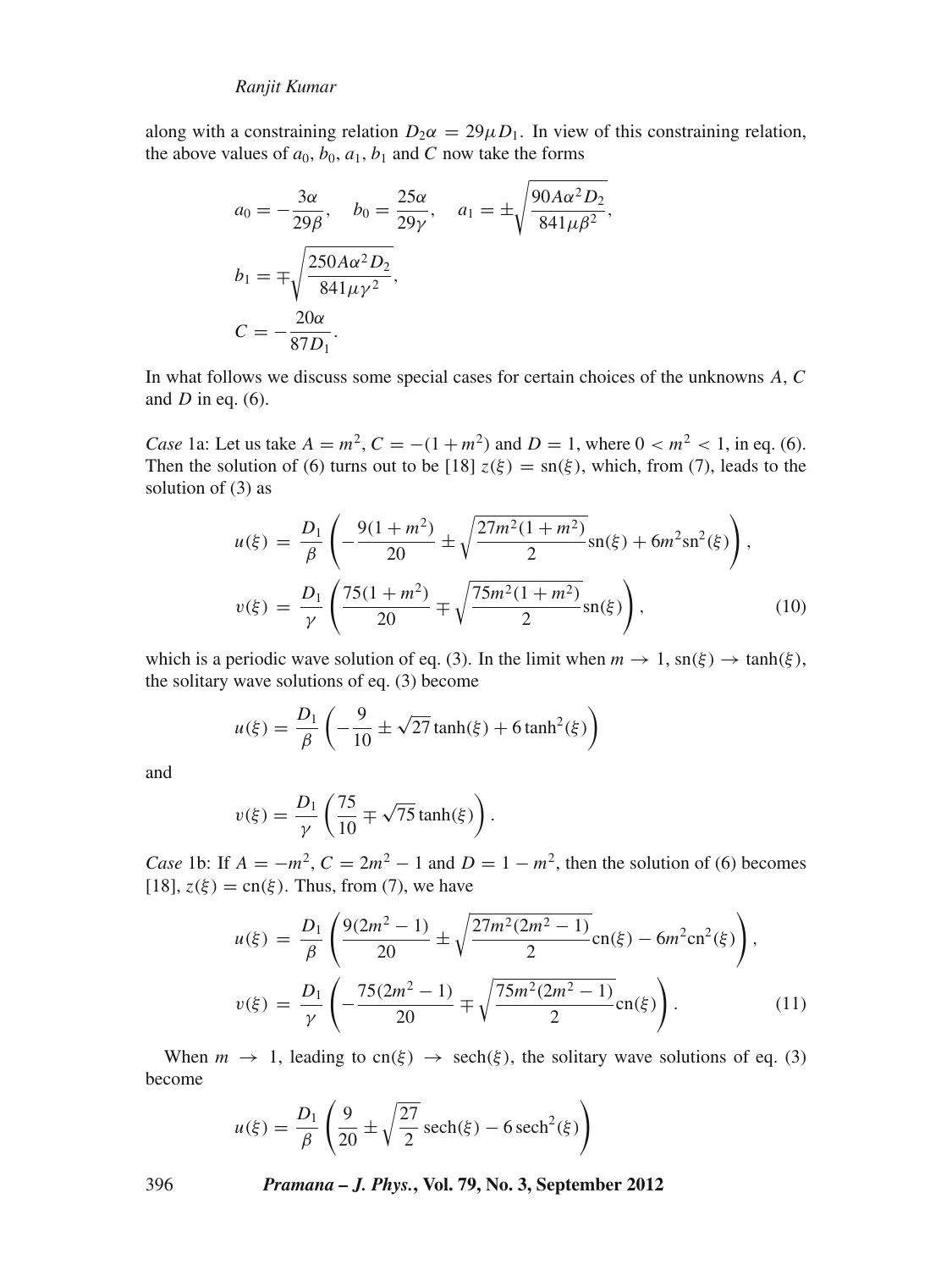and

$$
v(\xi) = \frac{D_1}{\gamma} \left( \frac{-75}{20} \mp \sqrt{\frac{75}{2}} \operatorname{sech}(\xi) \right).
$$

*Case* 1c: If  $A = -1$ ,  $C = 2 - m^2$  and  $D = m^2 - 1$ , then one finds [18]  $z(\xi) = dn(\xi)$ , and, from (7), we have

$$
u(\xi) = \frac{D_1}{\beta} \left( \frac{9(2 - m^2)}{20} \pm \sqrt{\frac{27(2 - m^2)}{2}} \mathrm{dn}(\xi) - 6 \, \mathrm{dn}^2(\xi) \right),
$$
  

$$
v(\xi) = \frac{D_1}{\gamma} \left( -\frac{75(2 - m^2)}{20} \mp \sqrt{\frac{75(2 - m^2)}{2}} \mathrm{dn}(\xi) \right).
$$
 (12)

Here, when  $m \to 1$ , then dn( $\xi$ )  $\to$  sech( $\xi$ ), and the solitary wave solution of eq. (3) is given by

$$
u(\xi) = \frac{D_1}{\beta} \left( \frac{9}{20} \pm \sqrt{\frac{27}{2}} \operatorname{sech}(\xi) - 6 \operatorname{sech}^2(\xi) \right)
$$

and

$$
v(\xi) = \frac{D_1}{\gamma} \left( \frac{-75}{20} \mp \sqrt{\frac{75}{2}} \operatorname{sech}(\xi) \right).
$$

*Case* 1d: If  $A = 1$ ,  $C = 2 - m^2$  and  $D = 1 - m^2$ , then [18]  $z(\xi) = \text{cn}(\xi)/\text{sn}(\xi)$ , and, from (7), we have

$$
u(\xi) = \frac{D_1}{\beta} \left( \frac{9(2 - m^2)}{20} \pm \sqrt{\frac{27(m^2 - 2)}{2}} \frac{\text{cn}(\xi)}{\text{sn}(\xi)} + 6 \left( \frac{\text{cn}(\xi)}{\text{sn}(\xi)} \right)^2 \right),
$$
  

$$
v(\xi) = \frac{D_1}{\gamma} \left( -\frac{75(2 - m^2)}{20} \mp \sqrt{\frac{75(m^2 - 2)}{2}} \frac{\text{cn}(\xi)}{\text{sn}(\xi)} \right).
$$
 (13)

As before, when  $m \to 1$ , then  $\text{cn}(\xi)/\text{sn}(\xi) \to \cosh(\xi)$ , and the solutions are given by

$$
u(\xi) = \frac{D_1}{\beta} \left( \frac{9}{20} \pm i \sqrt{\frac{27}{2}} \cosh(\xi) + 6 \cosh^2(\xi) \right)
$$

and

$$
v(\xi) = \frac{D_1}{\gamma} \left( -\frac{75}{20} \mp \iota \sqrt{\frac{75}{2}} \cosh(\xi) \right).
$$

Note that  $u(\xi)$  and  $v(\xi)$  become imaginary for this case.

*Pramana – J. Phys.***, Vol. 79, No. 3, September 2012** 397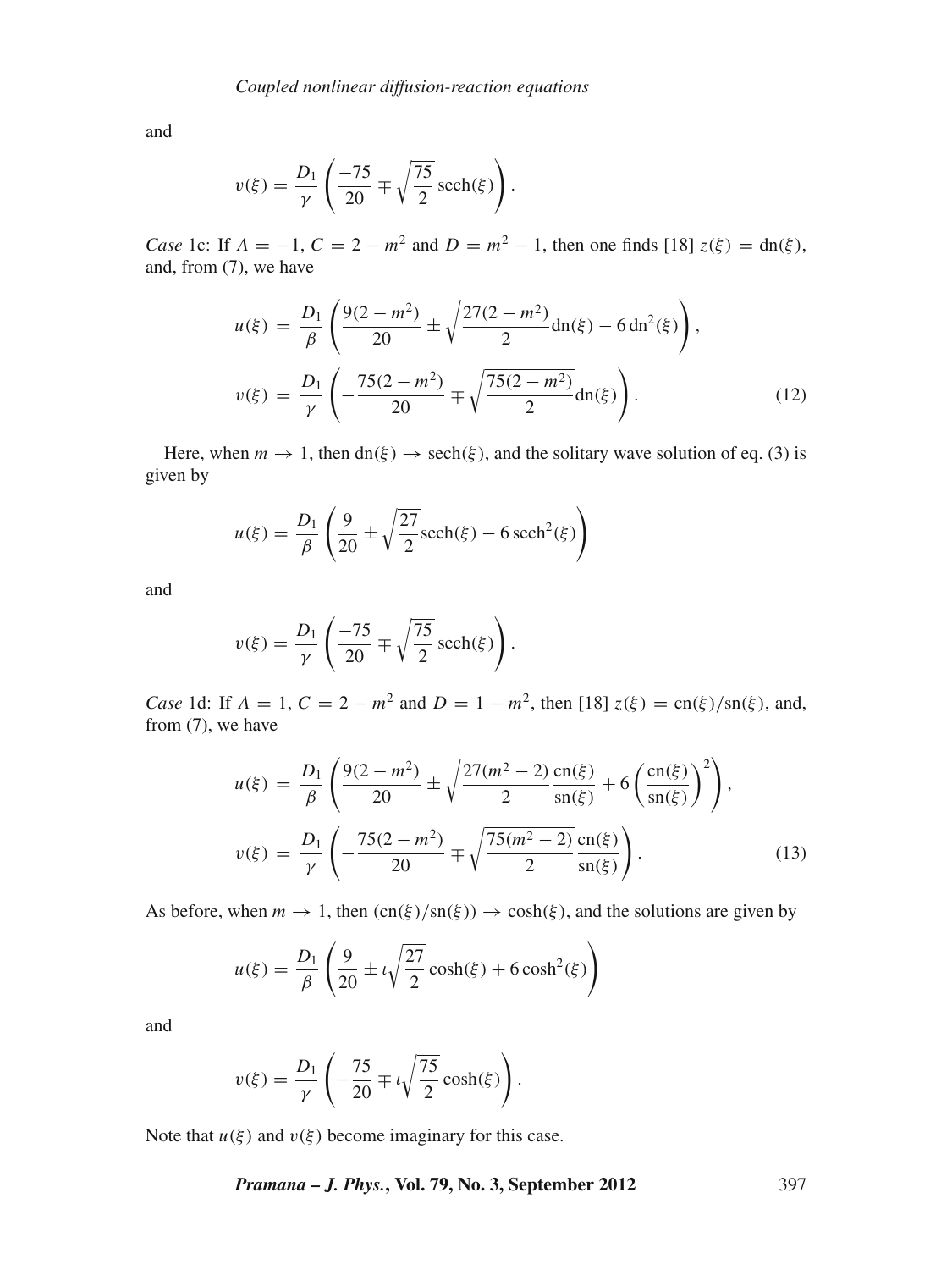*Case* 1e: If  $A = 1$ ,  $C = -(1 + m^2)$  and  $D = m^2$ , then [18]  $z(\xi) = dn(\xi)/cn(\xi)$ , and from (7), we have

$$
u(\xi) = \frac{D_1}{\beta} \left( -\frac{9(1+m^2)}{20} \pm \sqrt{\frac{27(1+m^2)}{2}} \frac{dn(\xi)}{cn(\xi)} + 6 \left( \frac{dn(\xi)}{cn(\xi)} \right)^2 \right),
$$
  

$$
v(\xi) = \frac{D_1}{\gamma} \left( \frac{75(1+m^2)}{20} \mp \sqrt{\frac{75(1+m^2)}{2}} \frac{dn(\xi)}{cn(\xi)} \right),
$$
 (14)

which represents a divergent solution of eq. (3).

*Case* 1f: If  $A = 1$ ,  $C = 2m^2 - 1$  and  $D = -m^2(1 - m^2)$ , then [18]  $z(\xi) = \frac{dn(\xi)}{sn(\xi)}$ , and from (7), we have

$$
u(\xi) = \frac{D_1}{\beta} \left( \frac{9(2m^2 - 1)}{20} \pm \sqrt{\frac{27(1 - 2m^2)}{2}} \frac{dn(\xi)}{sn(\xi)} + 6 \left( \frac{dn(\xi)}{sn(\xi)} \right)^2 \right),
$$
  

$$
v(\xi) = \frac{D_1}{\gamma} \left( \frac{75(1 - 2m^2)}{20} \mp \sqrt{\frac{75(1 - 2m^2)}{2}} \frac{dn(\xi)}{sn(\xi)} \right),
$$
 (15)

which again represents a divergent solution of eq.  $(3)$ .

#### **3. Exact solution of eqs (2)**

If one applies the balancing procedure to eq. (4), then one obtains  $M = N = 2$ , which in turn leads to the choices of  $u(\xi)$  and  $v(\xi)$  as

$$
u(\xi) = a_0 + a_1 z(\xi) + a_2 z^2(\xi),
$$
  

$$
v(\xi) = b_0 + b_1 z(\xi) + b_2 z^2(\xi).
$$
 (16)

As before, using (16) and (6) in eq. (4) and then setting the coefficients of  $z^{j}(\xi)$  (*j* =  $0, 1, ..., 6$ ,  $z'(\xi)$  and  $z(\xi)z'(\xi)$  equal to zero, one obtains the following set of algebraic equations for the unknowns, namely  $a_0$ ,  $a_1$ ,  $a_2$ ,  $b_0$ ,  $b_1$ ,  $b_2$ ,  $w$ ,  $A$ ,  $B$ ,  $C$  and  $D$  as

$$
(w + c_1) a_1 = 0,
$$
  
\n
$$
2 (w + c_1) a_2 = 0,
$$
  
\n
$$
l_1 a_0^2 b_0 + 2b_2 D_1 D a_0 = 0,
$$
  
\n
$$
l_1 a_0^2 b_1 + 2l_1 a_0 a_1 b_0 + D_1 b_1 C a_0 + 2b_2 D_1 D a_1 = 0,
$$
  
\n
$$
l_1 a_0^2 b_2 + l_1 a_1^2 b_0 + 2l_1 a_0 a_1 b_1 + 2l_1 a_0 a_2 b_0
$$
  
\n
$$
+ \frac{3}{2} D_1 b_1 B a_0 + D_1 b_1 C a_1 + 4b_2 D_1 C a_0 + 2b_2 D_1 D a_2 = 0,
$$

398 *Pramana – J. Phys.***, Vol. 79, No. 3, September 2012**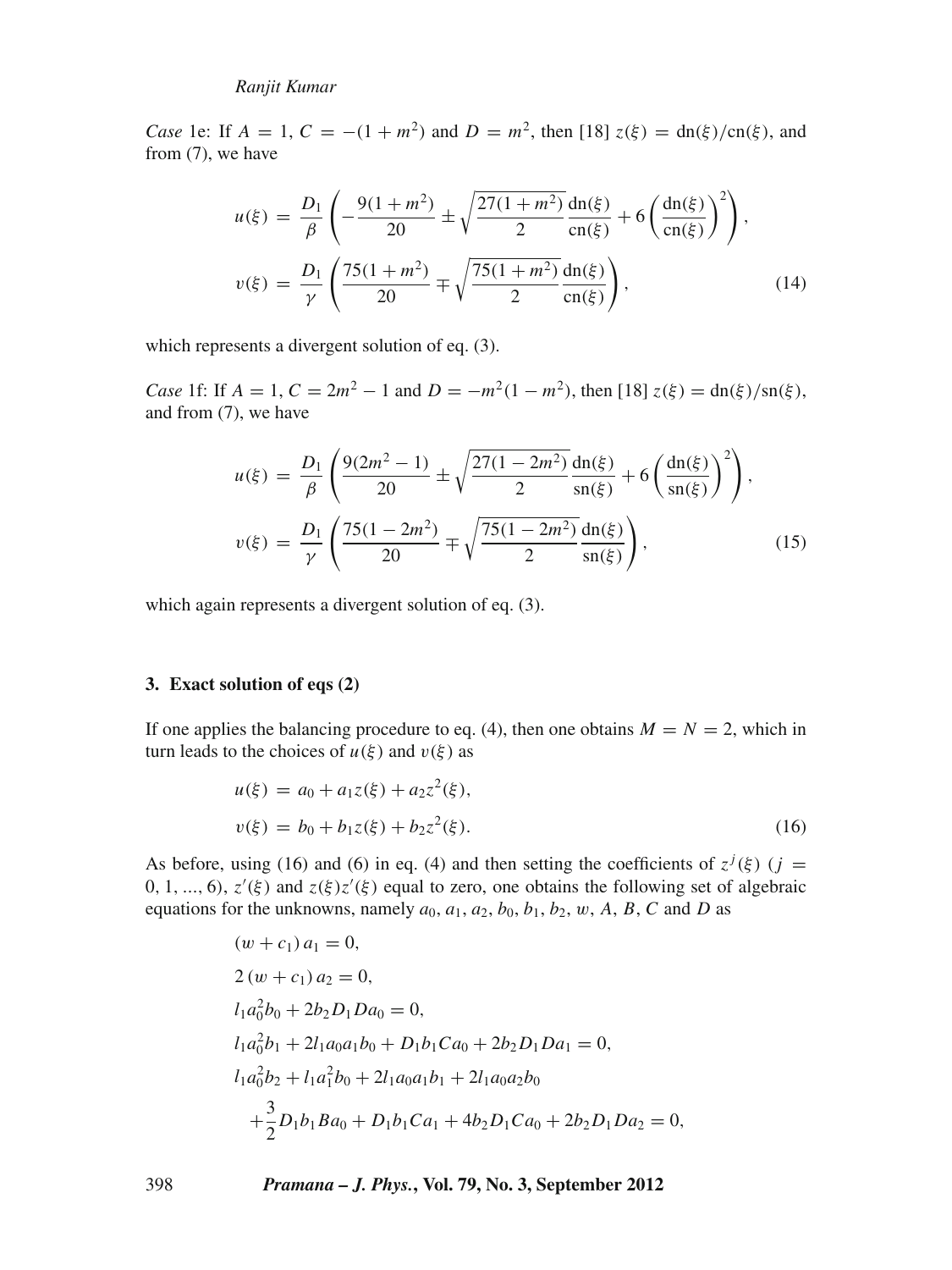$$
l_1a_1^2b_1 + 2l_1a_0a_1b_2 + 2l_1a_0a_2b_1 + 2l_1a_1a_2b_0 + 2Aa_0D_1b_1
$$
  
+  $\frac{3}{2}Ba_1D_1b_1 + D_1b_1Ca_2 + 5Ba_0b_2D_1 + 4Ca_1b_2D_1 = 0,$   

$$
l_1a_1^2b_2 + l_1a_2^2b_0 + 2l_1a_0a_2b_2 + 2l_1a_1a_2b_1 + 2Aa_1D_1b_1
$$
  
+  $\frac{3}{2}Ba_2D_1b_1 + 6Aa_0b_2D_1 + 5Ba_1b_2D_1 + 4Ca_2b_2D_1 = 0,$   

$$
l_1a_2^2b_1 + 2l_1a_1a_2b_2 + 2Aa_2b_1D_1 + 6Aa_1b_2D_1 + 5Ba_2b_2D_1 = 0,
$$
  

$$
l_1a_2^2b_2 + 6b_2D_1Aa_2 = 0,
$$

and

$$
(w + c_2) b_1 = 0,
$$
  
\n
$$
2 (w + c_2) b_2 = 0,
$$
  
\n
$$
l_2 b_0^2 a_0 - 2D_2 a_2 D b_0 = 0,
$$
  
\n
$$
l_2 b_0^2 a_1 + 2l_2 b_0 b_1 a_0 - a_1 D_2 C b_0 - 2D_2 a_2 D b_1 = 0,
$$
  
\n
$$
l_2 b_0^2 a_2 + l_2 b_1^2 a_0 + 2l_2 b_0 b_1 a_1 + 2l_2 b_0 b_2 a_0
$$
  
\n
$$
- \frac{3}{2} B b_0 a_1 D_2 - a_1 D_2 C b_1 - 4 C b_0 a_2 D_2 - 2 D_2 a_2 D b_2 = 0,
$$
  
\n
$$
l_2 b_1^2 a_1 + 2l_2 b_0 b_1 a_2 + 2l_2 b_0 b_2 a_1 + 2l_2 b_1 b_2 a_0 - 2 A b_0 a_1 D_2
$$
  
\n
$$
- \frac{3}{2} B b_1 a_1 D_2 - a_1 D_2 C b_2 - 5 B b_0 a_2 D_2 - 4 C b_1 a_2 D_2 = 0,
$$
  
\n
$$
l_2 b_1^2 a_2 + l_2 b_2^2 a_0 + 2l_2 b_0 b_2 a_2 + 2l_2 b_1 b_2 a_1 - 2 A b_1 a_1 D_2
$$
  
\n
$$
- \frac{3}{2} B b_2 a_1 D_2 - 6 A b_0 a_2 D_2 - 5 B b_1 a_2 D_2 - 4 C b_2 a_2 D_2 = 0,
$$
  
\n
$$
l_2 b_2^2 a_1 + 2l_2 b_1 b_2 a_2 - 5 B b_2 a_2 D_2 - 6 A b_1 a_2 D_2 - 2 A b_2 a_1 D_2 = 0,
$$
  
\n
$$
l_2 b_2^2 a_2 - 6 A b_2 a_2 D_2 = 0.
$$
  
\n(17)

After solving the set of algebraic eqs (17) for  $B = 0$  we get,

$$
a_0 = -\frac{6ADD_1}{l_1(C \pm \sqrt{C^2 - 3AD})}, \qquad b_0 = \frac{2D_2(C \pm \sqrt{C^2 - 3AD})}{l_2},
$$
  

$$
a_1 = b_1 = 0, \quad a_2 = -\frac{6AD_1}{l_1}, \quad b_2 = \frac{6AD_2}{l_2}, \quad w = -c_1 = -c_2.
$$

As before, now we discuss the special cases for certain choices of *A*, *C* and *D* in eq. (6).

*Case* 2a: For  $A = m^2$ ,  $C = -(1 + m^2)$  and  $D = 1$  we get

$$
u(\xi) = \frac{6m^2 D_1}{l_1} \left( \frac{1}{(1+m^2) \mp \sqrt{1+m^4 - m^2}} - \operatorname{sn}^2(\xi) \right),
$$
  

$$
v(\xi) = \frac{2D_2}{l_2} (-(1+m^2) \pm \sqrt{1+m^4 - m^2} + 3m^2 \operatorname{sn}^2(\xi)).
$$
 (18)

*Pramana – J. Phys.***, Vol. 79, No. 3, September 2012** 399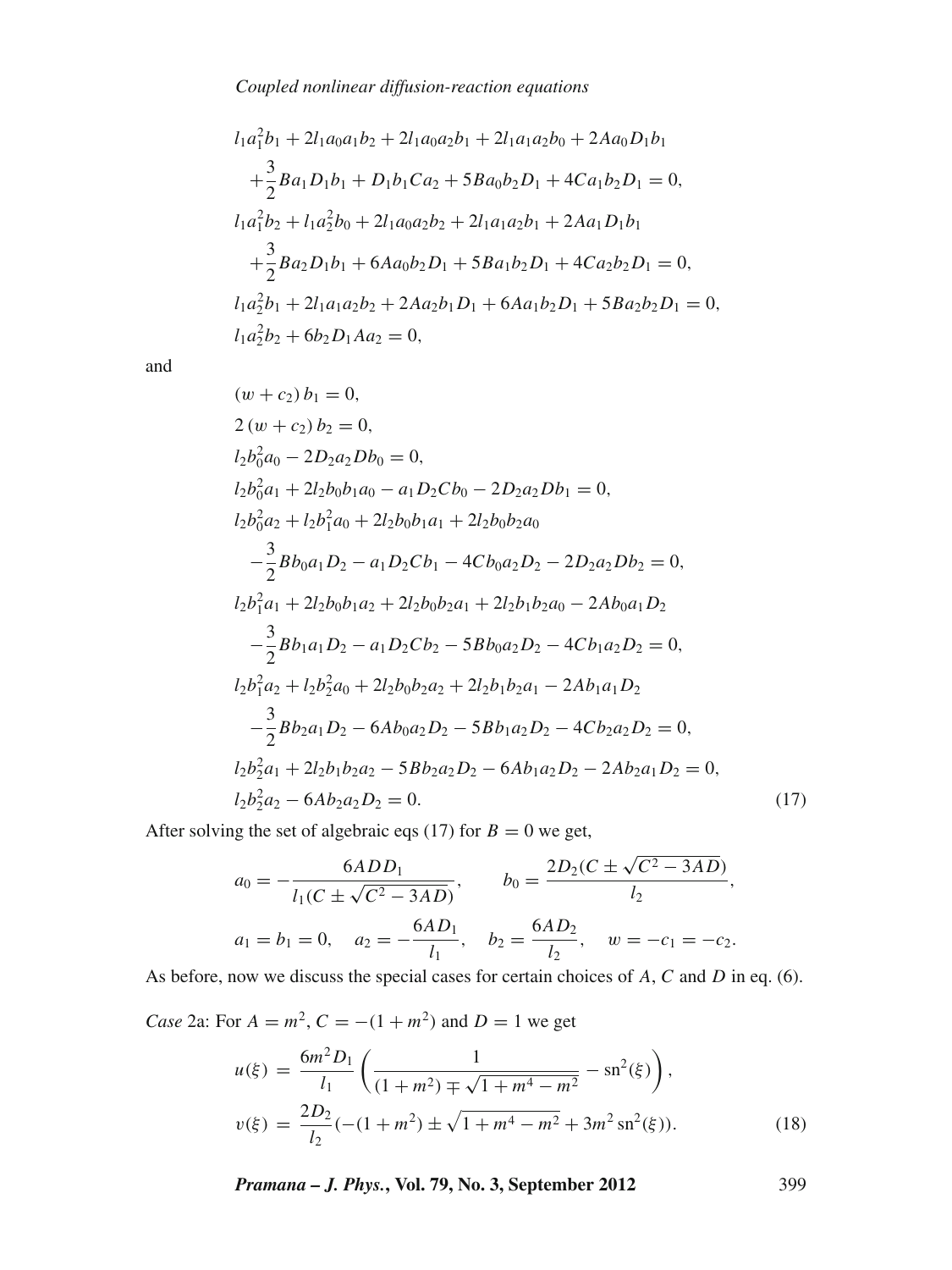Note that for  $m \to 1$ ,  $\text{sn}(\xi) \to \tanh(\xi)$ , one obtains

$$
u(\xi) = \frac{6D_1}{l_1} (1 - \tanh^2(\xi)), \qquad v(\xi) = \frac{2D_2}{l_2} (-1 + 3 \tanh^2(\xi)),
$$

corresponding to the upper sign in (17) and

$$
u(\xi) = \frac{2D_1}{l_1} (1 - 3 \tanh^2(\xi)), \qquad v(\xi) = \frac{6D_2}{l_2} (-1 + \tanh^2(\xi)),
$$

corresponding to the lower sign in (17). Note that eqs (17) while representing periodic wave solutions, the preceding limiting cases in fact are the solitary wave solutions of eq. (4).

*Case* 2b: For  $A = -m^2$ ,  $C = 2m^2 - 1$  and  $D = 1 - m^2$  we get

$$
u(\xi) = \frac{6m^2 D_1}{l_1} \left( \frac{1 - m^2}{(2m^2 - 1) \pm \sqrt{1 + m^4 - m^2}} + \text{cn}^2(\xi) \right),
$$
  

$$
v(\xi) = \frac{2D_2}{l_2} ((2m^2 - 1) \pm \sqrt{1 + m^4 - m^2} - 3m^2 \text{cn}^2(\xi)).
$$
 (19)

In general, these are the periodic wave solutions of eq. (4). When  $m \to 1$ , cn( $\xi$ )  $\to$ sech( $\xi$ ), one obtains only single solution for  $u(\xi)$ , namely

$$
u(\xi) = \frac{6D_1}{l_1} \operatorname{sech}^2(\xi).
$$

However, corresponding to upper and lower signs in  $v(\xi)$  we have

$$
v(\xi) = \frac{2D_2}{l_2}(2 - 3 \operatorname{sech}^2(\xi))
$$
 and  $v(\xi) = -\frac{6D_2}{l_2} \operatorname{sech}^2(\xi)$ ,

respectively. The latter represents a solitary wave solutions of eq. (4).

*Case* 2c: For  $A = -1$ ,  $C = 2 - m^2$  and  $D = m^2 - 1$  we get

$$
u(\xi) = \frac{6D_1}{l_1} \left( \frac{m^2 - 1}{(2 - m^2) \pm \sqrt{1 + m^4 - m^2}} + \mathrm{dn}^2(\xi) \right),
$$
  

$$
v(\xi) = \frac{2D_2}{l_2}((2 - m^2) \pm \sqrt{1 + m^4 - m^2} - 3 \,\mathrm{dn}^2(\xi)).
$$
 (20)

Not only the nature of the above solutions in this case is the same as of case (2b) but also the limiting solutions turn out to be identical.

*Case* 2d: For  $A = 1$ ,  $C = 2 - m^2$  and  $D = 1 - m^2$  we get

$$
u(\xi) = \frac{6D_1}{l_1} \left( \frac{(m^2 - 1)}{(2 - m^2) \pm \sqrt{1 + m^4 - m^2}} - \left( \frac{\text{cn}(\xi)}{\text{sn}(\xi)} \right)^2 \right),
$$
  

$$
v(\xi) = \frac{2D_2}{l_2} \left( (2 - m^2) \pm \sqrt{1 + m^4 - m^2} + 3 \left( \frac{\text{cn}(\xi)}{\text{sn}(\xi)} \right)^2 \right).
$$
 (21)

400 *Pramana – J. Phys.***, Vol. 79, No. 3, September 2012**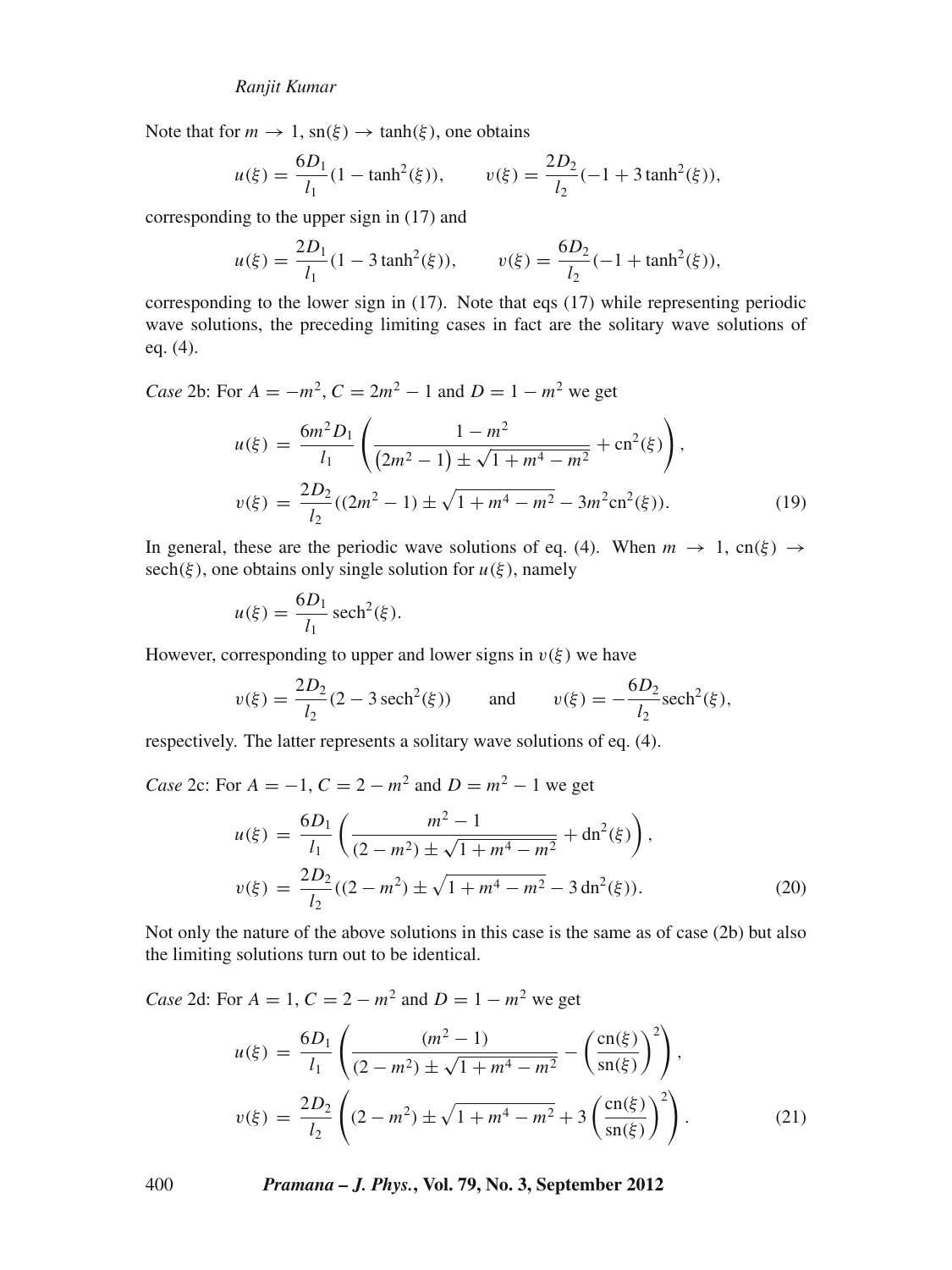These are the divergent solutions of eq. (4) for large  $\xi$ . For  $m \to 1$ ,  $(\text{cn}(\xi)/\text{sn}(\xi)) \to$  $cosh(\xi)$ , one obtains

$$
u(\xi) = -\frac{6D_1}{l_1}\cosh^2(\xi)
$$

and

$$
v(\xi) = \frac{2D_2}{l_2} (2 + 3\cosh^2(\xi))
$$
 and  $v(\xi) = \frac{6D_2}{l_2} \cosh^2(\xi)$ ,

corresponding to the upper and lower signs in  $v(\xi)$ .

*Case* 2e: For  $A = 1$ ,  $C = -(1 + m^2)$  and  $D = m^2$  we get

$$
u(\xi) = \frac{6D_1}{l_1} \left( \frac{m^2}{(1+m^2) \mp \sqrt{1+m^4-m^2}} - \left( \frac{dn(\xi)}{cn(\xi)} \right)^2 \right),
$$
  

$$
v(\xi) = -\frac{2D_2}{l_2} \left( (1+m^2) \mp \sqrt{1+m^4-m^2} - 3 \left( \frac{dn(\xi)}{cn(\xi)} \right)^2 \right),
$$
 (22)

which in general represent divergent solutions of eq. (4).

*Case* 2f: For  $A = 1$ ,  $C = 2m^2 - 1$  and  $D = -m^2(1 - m^2)$  we get

$$
u(\xi) = \frac{6D_1}{l_1} \left( \frac{m^2(1-m^2)}{(2m^2-1) \pm \sqrt{1+m^4-m^2}} - \left( \frac{dn(\xi)}{sn(\xi)} \right)^2 \right),
$$
  

$$
v(\xi) = \frac{2D_2}{l_2} \left( (2m^2-1) \pm \sqrt{1+m^4-m^2} + 3 \left( \frac{dn(\xi)}{sn(\xi)} \right)^2 \right),
$$
 (23)

which again represent divergent solutions of eq. (4) in general.

#### **4. Concluding remarks**

With a view of having a deeper understanding of certain problems of population dynamics, particularly when there exists a coupling in the population densities of different species, the exact solution of two pairs of coupled partial differential equations (see eqs (1) and (2)) which frequently occur [17] in the field, is investigated here. Recently, growth of the cancerous cells have been modelled by nonlinear D-R equation [19,20]. Though all these depend on the modelling of the underlying phenomena, some of the results obtained here can be used for studying the growth of cancerous cells [19]. In our case, the two species in eqs (1) and (2) may represent the concentration of normal and cancerous cells. For example,  $u(\xi)$  may represent the concentration of cancerous cell and  $v(\xi)$  may represent the concentration of normal cell. Then the limiting case of eqs  $(10)$ ,  $(11)$ ,  $(12)$ and (18), (19), (20) represent the growth of normal and cancerous cell where, if the concentration  $u(\xi)$  of cancerous cell increases then concentration  $v(\xi)$  of normal cell decreases [20].